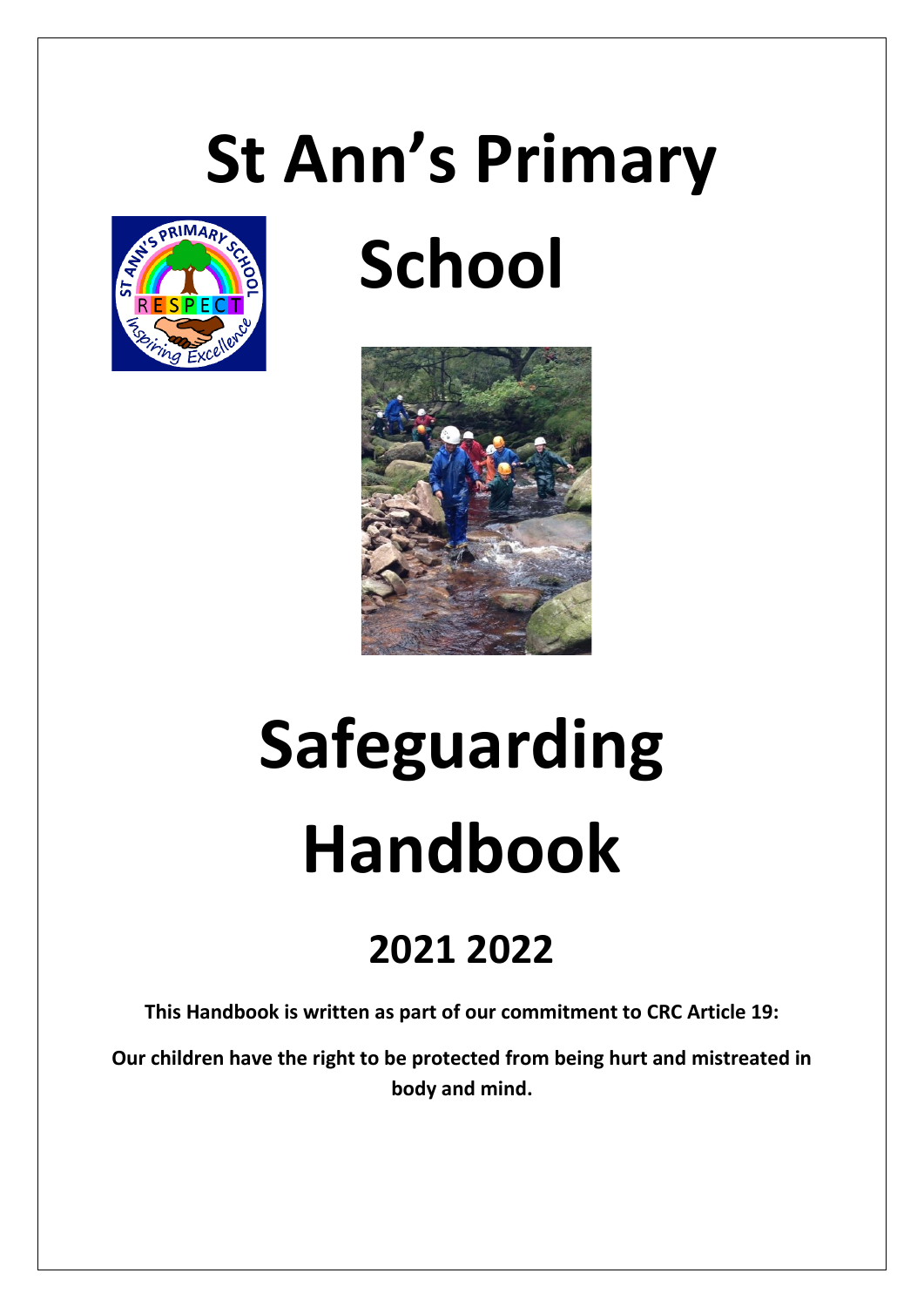**At St Ann's School safeguarding and promoting the welfare of children is our highest priority and we all share responsibility for this. This handbook is a summary of the policies and practices that are in place to ensure the safeguarding of our children. The text in bold outlines our specific responsibilities in safeguarding practice.**

The purpose of this Safeguarding Handbook is to ensure every child who is a registered pupil at our school is safe and protected from harm. This means we will always work to:

- Protect children at our school from maltreatment:
- Prevent impairment of our children and health or development:
- Ensure that children at our school grow up in circumstances consistent with the provision of safe and effective care;
- Undertake that role so as to enable children at our school to have the best outcomes.

#### **School Commitment**

St Ann's Primary School is committed to safeguarding and promoting the welfare of all its pupils. We recognise that some children may be especially vulnerable to abuse and that children who are abused or neglected may find it difficult to develop a sense of worth and to view the world in a positive way. Whilst at school their behaviour may be challenging we recognise that some children who have experienced abuse may harm others. We will always take a considered and sensitive approach in order that we can support all our pupils and recognise that each pupil's welfare is of paramount importance.

#### **The Health and Safety Policy**

The school has a Health and Safety Policy, which is monitored regularly by governors. The Headteacher, School Business Manager, Site Manager and the Governors oversee the policy. Any concerns from staff are reported to any of the above who carries out an initial examination, assessing what remedial action needs to take place. Each term there is a fire drill that practices efficient evacuation from the buildings. The school conducts an annual Fire Risk Assessment. There is also an emergency plan that details what actions should be taken in the case of emergencies. Risk assessments are also carried out on key areas of the building.

**Report any health and safety concerns to one of the people detailed above;** 

- **Be aware of the fire evacuation procedure in the areas where you are working;**
- **Be aware of the risk assessment for any areas where you are working;**
- **Ensure that children in your care are aware of relevant procedures and routines to promote health and safety.**
- **Always act in a way that ensures that Health and Safety issues are addressed.**

#### **First Aid & Medicines**

The majority of staff in school have emergency first aid training. There is a first aid box in the main corridor and small first aid pouches are taken outside during break times. All staff offer pastoral support to children when a child is poorly, or has suffered an accident in school or on the playground. There is a protocol for staff to follow:

- **When first aid has been administered injuries should be logged in the accident book and a copy sent home to parents - head injuries are detailed on the form but this should also be verbally explained to parents where possible.**
- we have to a corrost mysity the riceated are in the securities and parents contacted.<br>**immediately. Where parents are unavailable the Headteacher will designate a member / If there is a serious injury the Headteacher should be informed and parents contacted members of staff to accompany the child to hospital.**
- **Information regarding incidents where further medical treatment has been recommended (GP/Walk in Centre/Hospital) should be recorded on CPOMs.**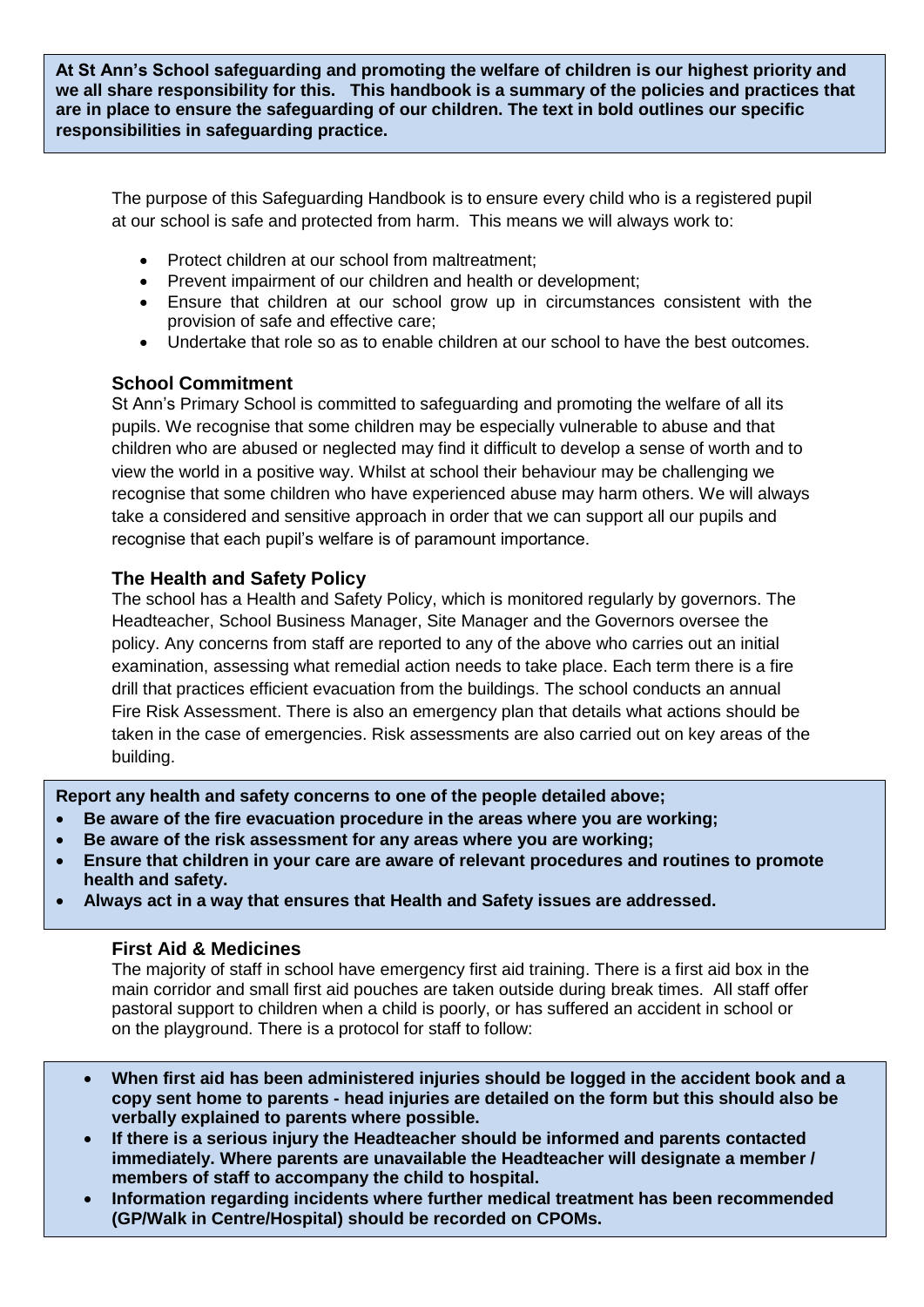Ms H Ibbotson (HLTA), Mr Allen (Learning Mentor), Ms C Cookson (HLTA) For Paediatric First Aid Ms T Fashi, Ms Z Ahmed. He/she will:

- Take charge when someone is injured or becomes ill
- Inform the Headteacher immediately if a serious accent occurs
- Look after the first aid equipment eg restocking the first aid boxes
- Ensure that an ambulance or other professional medical help is summoned when appropriate.

A register of training is kept up-to-date to ensure that training is renewed appropriately. Serious accidents will be reported to the Health and Safety Executive.

- **If further advice is needed concerning an injury please ask: Ms H Ibbotson Jackson (HLTS), Mr Allen (Learning Mentor), Ms Cookson (HLTA).**
- **For Paediatric First Aid advice see Ms Z Ahmed, Ms T Fashi.**

Members of staff will only give medicines when it has been prescribed by a doctor and has to be taken at least four times per day. Parents are asked to complete and sign a form requesting that staff administer medicine. Medicines requiring 3 doses per day can be administered by parents at home. For matters of an intimate nature staff are informed to deal with a child with utmost sensitivity and always to seek guidance from the Headteacher, Deputy or SENCO in conjunction with the parents.

- **Medicines should always be accompanied by parental authorisation form.**
- **Medicines should always be kept in the school office and/or refrigerator if required.**

Children with significant medication needs will have a 'Healthcare Plan' which will be produced in conjunction with the School Nurse. Staff are made aware of children with specific medical or dietary needs – photographs are displayed in the staff room and school kitchen.

 **Be aware of any children with medical/dietary needs. These are highlighted on the posters around school.**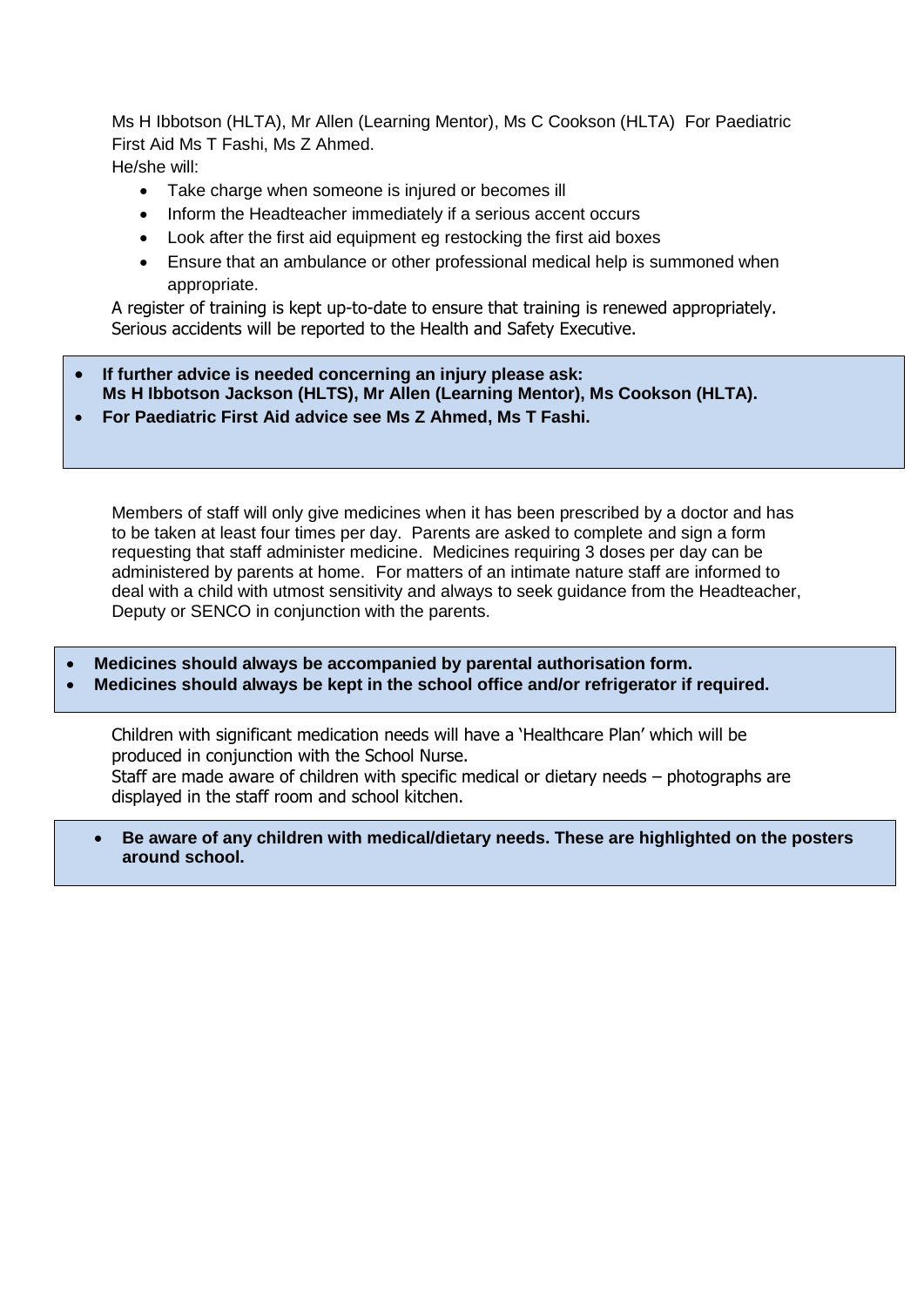#### **Site security**

We are a secure site. All people on the site have a responsibility to keep it secure and to point out any concerns which could cause potential problems to safeguarding. Therefore: **Staff should check that:**

- **Gates are closed and locked before children come out at playtimes and lunchtimes.**
- **All Exit Doors should be closed to prevent intrusion. This includes break times and lunchtimes.**
- **Visitors must only enter and leave through the main entrance and after signing in at the office window. They should be given a visitors badge on entry.**
- **Children will only be allowed home with adults with parental responsibility or confirmed permission. Children will not be allowed to go home with a child under 16 even if parents have requested this. If there are any concerns regarding the adult picking a child up, this should be reported to the Headteacher whilst the child remains in school.**
- **Children in Foundation Stage and Y1-Y3 will be handed over to a parent at the end of the day. Children in Y4 - Y6 may go home alone if their parents give consent. Children are told to return to school if they arrive home and no one is in.**
- **Children should never be allowed to leave school alone during school hours. When collected by an adult the office staff must be aware.**
- **In the unlikely event that a child leaves the school premises without permission staff should not chase after a child, but report this immediately to the Headteacher. Then parents and police will be informed of the circumstances.**
- **Entry and exit to the school building at the beginning and end of the school day is closely monitored and controlled by all staff.**
- **Ensure that visitors are directed to the front office as they must not enter school through any other door.**
- **Parents are welcome into school at the start of the day. They should exit via the classroom doors. Parents should not walk through school unless they are accompanied**

#### **Attendance**

All children are expected to attend school every day on time. If children are ill parents should call school on each day of absence. If there is no call staff will phone home to ask why children are not in school. Calls are made by a member of staff who speaks the child's first language where possible. If there is no response calls will be made over the next two days. If there is no response after three days a member of staff will conduct a home visit. A robust monitoring system is in place to initially support and then challenge parents where a child's attendance and punctuality causes concern. Legal action may be taken against parents who do not ensure their children have good attendance and punctuality.

School actively promotes good attendance. Attendance rates are reported each term to the governors, Local Authority and annually to the government. Parents are informed at parents meetings and on annual reports.

- **Ensure the register is completed at the beginning of the morning and afternoon session;**
- **Make the office aware of any information regarding absences that are not accounted for by adding a note to the electronic register;**
- **Speak to parents regarding attendance/lateness concerns and refer to the Learning Mentors where necessary.**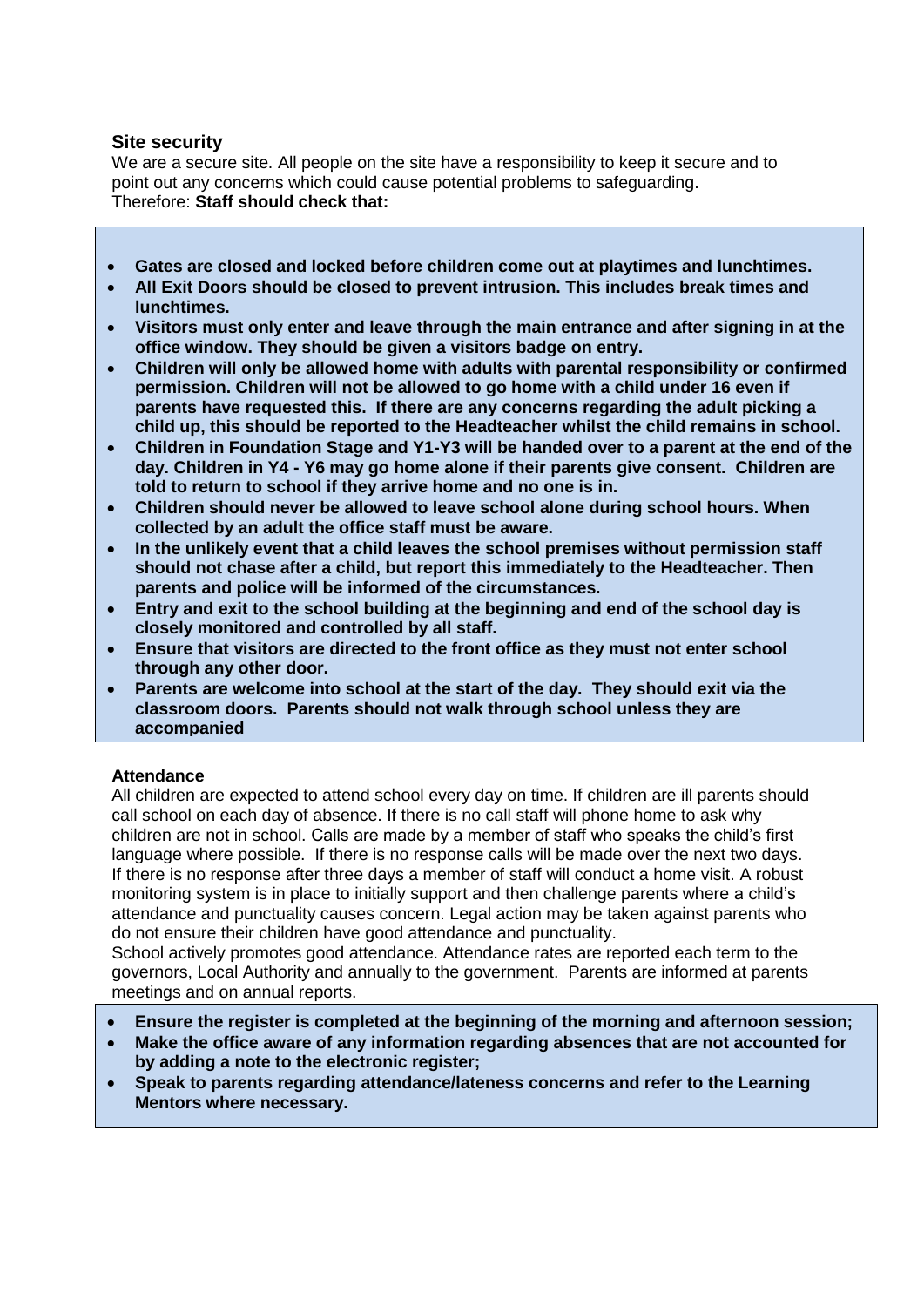#### **ID Badges**

All employees and people who work regularly in school wear an ID badge. This confirms their identify and authorisation to work in the school. Other professionals (e.g. health) and Local Authority employees will wear their own organisations ID badge. Other visitors will wear a visitor badge.

- **Any visitor who comes to the outer door must sign in and be given a visitor badge before letting them through into school. If the office staff are busy ask the visitor to take a seat in Reception.**
- **Parents who come to pick up a child during the school day must be asked to wait in Reception while their child is being collected.**
- **Challenge any adult in school who does not have any of these forms of ID. Take them to the school office to rectify the situation;**
- **Wear ID badge at all times.**

#### **Induction of volunteers**

Regular volunteers will be required to undertake a full DBS check. For volunteers who do not yet have clearance a risk assessment will be put in place and they will not be left alone with a child or group of children.

- **Before a volunteer begins work in a classroom, advise the School Business Manager so the relevant checks can be made;**
- **Do not allow the volunteer to begin work until it is confirmed that they have been authorised to do so.**

#### **Safeguarding Policy**

The Designated Safeguarding Lead (DSL) is Lee Rowan, the Deputy DSL is Debbie Billard and the Safeguard and welfare Officer is Christine Philburn. The designated Safeguarding Governor governor is Zaidah Ahmed. It is the Governing Body's duty to ensure the Safeguarding policy is reviewed annually and any deficiencies within the policy addressed immediately. The vast majority of governors and all staff have had appropriate safeguarding training, which is updated every three years.

Any concerns regarding safeguarding should logged using the electronic Child Protection Online Monitoring System (CPOMS). The relevant staff in school should be alerted to the incident through this system. Any urgent concerns should be discussed directly with Christine Philburn or Sharon Blagden. Sharon Blagden (DSL) is kept up to date with safeguarding issues though regular meetings. Concerns are followed up and external referrals made as required.

The Designated Safeguarding Lead and Deputy undertake specific child protection training which includes how to undertake their role. They also attend inter-agency safeguarding training provided by the Rotherham Local Safeguarding Children Board. Refresher training is undertaken at two yearly intervals.

All other school staff, including non-teaching staff, volunteers and governors undertake appropriate in house training to equip them to carry out their responsibilities for safeguarding effectively. This is kept up to date by refresher training yearly. A Training Register records the date of training and renewal for each staff member.

- **Be aware of the Safeguarding Policy and related documents;**
- **Know who the Designated Safeguarding Lead and Deputy Safeguarding Lead are;**
- **Attend and update Safeguarding training as required;**
- **Record concerns using CPOMS.**
- **Follow up recorded concerns with verbal communication with Headteacher / designated staff to be aware of actions taken.**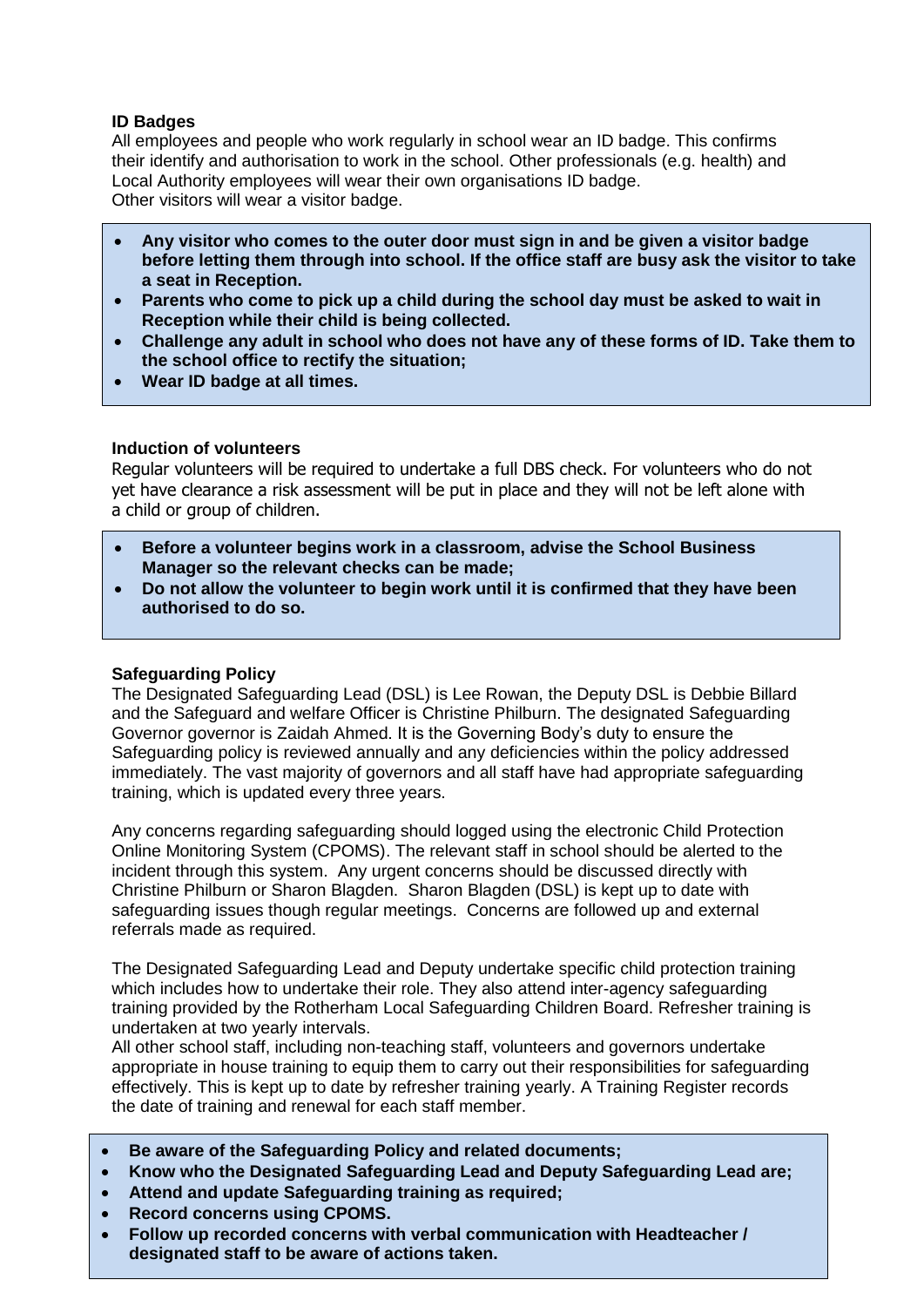#### **Partnership with Parents**

The school has a commitment to work in partnership with parents to educate their children, keep them safe from harm and have their welfare promoted.

We work with parents positively, openly and honestly. We ensure that all parents are treated with respect, dignity and courtesy. We respect parents' rights to privacy and confidentiality and will not share sensitive information until we have permission or it is necessary to do so to protect a child. St Ann's School will share with parents any concerns we may have about their child unless to do so may place a child at risk of harm.

We encourage parents to discuss any concerns they may have with class teachers, Learning Mentors or the Headteachers. We make parents aware of our commitment to Safeguarding. Information is available on the school website, safeguarding board and policies are available on request.

- **Build positive relationships with parents**
- **Offer opportunities for parents to be actively involved in school life**
- **Treat concerns seriously, listen to and respect parents' views.**
- **Use adult translators where possible, children should not be asked to translate for adult concerning sensitive matters.**

#### **Safer Working Practice**

Our school will comply with the Government Offices "Guidance for Safer Working Practice for Adults Who Work with Children and Young People" and the Rotherham Safeguarding Children Procedures (*rotherhamscb.proceduresonline.com)* at all times.

**Safe working practice ensures that pupils are safe and that all staff, volunteers and governors -**

- **are responsible for their own actions and behaviour and should avoid any conduct which would lead any reasonable person to question their motivation and intentions.**
- **work in an open and transparent way.**
- **work with other colleagues where possible in situations open to question.**
- **discuss and/or take advice from school management over any incident which may give rise to concern.**
- **record any incident or decisions made.**
- **apply the same professional standards regardless of gender, race, disability of sexuality.**
- **be aware of confidentiality.**
- **are aware that breaches of the law and other professional guidelines could result in criminal or disciplinary action being taken against them.**

All allegations of abuse by or complaints about a teacher, other member of staff or volunteer, will be managed in accordance with the Rotherham Local Safeguarding Children Procedures

- The Local Authority Designated Officer (LADO) for Safeguarding oversees all allegations made against those who work with children and can be contacted at anytime for advice. They are based in the Safeguarding Advisory Service. The Local Authority Designated Officer will discuss the concerns with the Headteacher and then jointly plan a course of action that may include the following:
- Advice being offered by the employer to the employee
- The employer instigating formal disciplinary procedures (including suspension where this is appropriate and proportionate)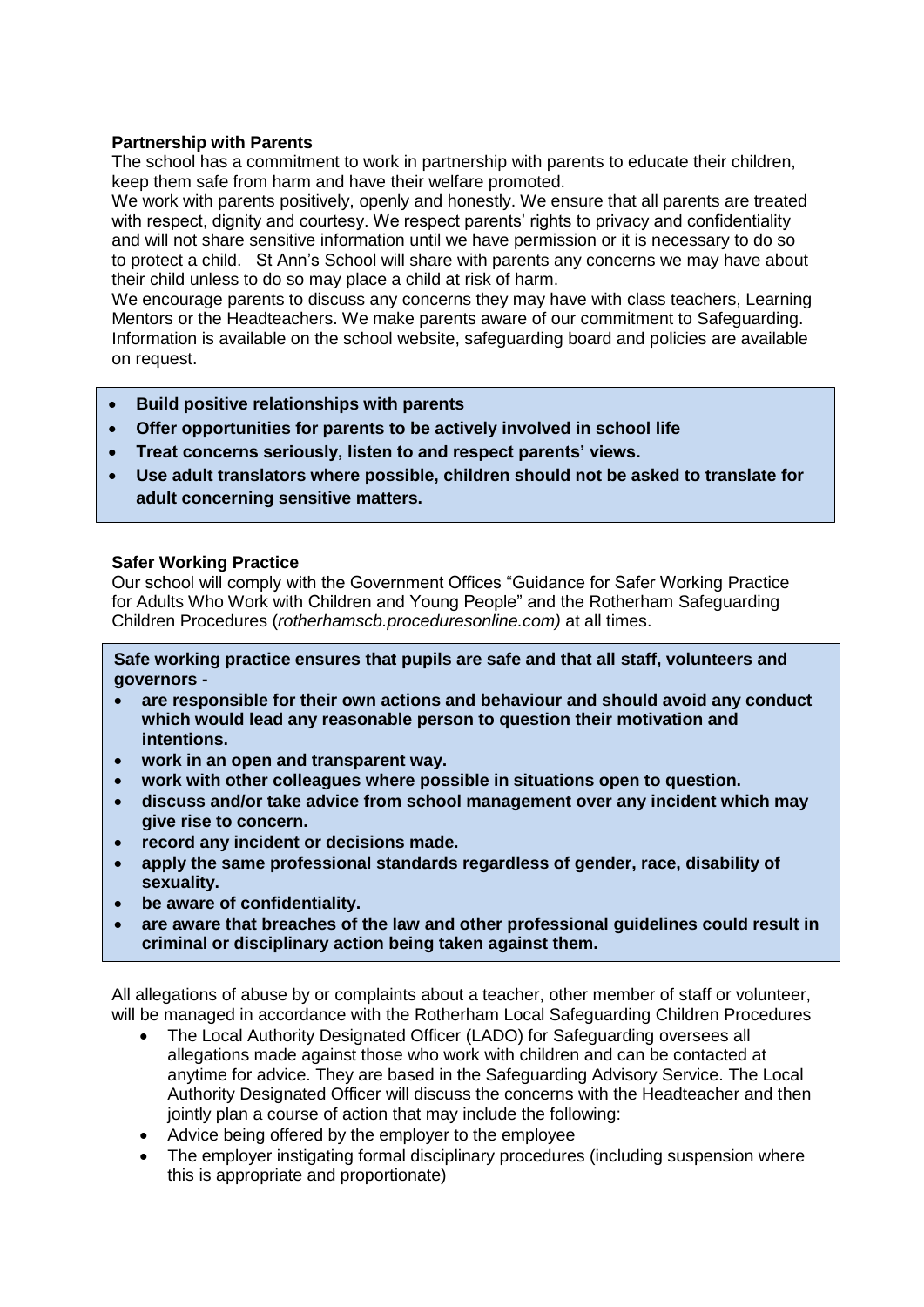- Referral to Social Care Direct for investigation
- Referral to the Police Child Protection Unit for investigation
- The Local Authority Designated Officer convening a multi-agency Strategy Meeting to discuss the concern
- The Chair of Governors should be contacted directly where there are allegations/complaints against the Headteacher.
- **Report any concerns that you have regarding safe working practice;**
- **Be aware of the guidance.**

#### **Physical Intervention**

This school follows DfES guidelines 10/98 which states that physical restraint may be used if there is the possibility that a child may be about to cause harm to him/ herself or to another. We recognise that there is a need, reflected in common law, to intervene when there is an obvious risk of safety to its pupils, staff and property. As a school we are committed to ensuring that all staff and adults with responsibility for children's safety and welfare will deal professionally with all incidents involving aggressive or reckless behaviour, **and only use positive handling as a last resort** in line with DfES and LA advice. If used at all it will be in the context of a respectful, supportive relationship with the pupil. We will always aim to ensure minimal risk of injury to pupils and staff.

- **Make the Headteacher aware of times when physical intervention has taken place.**
- **All incidents that result in non-routine interventions should be recorded in detail on CPOMS.**

#### **The Design of the Curriculum**

The curriculum deals with safeguarding in two ways. Firstly, the curriculum, in subjects such as Personal, Social Health and Economic Education, discusses relevant issues with the children. Topics include such themes as Drugs, Relationships and Stranger Danger. Children are encouraged to explore and discuss these issues. In the Science Curriculum, pupils are taught about body gender differences and life cycles.

Secondly, the curriculum is designed so that safety issues within the subject are discussed and safe practices taught, such as using equipment properly in PE and Design and Technology.

The SEAL curriculum contributes significantly to developing children's understanding of social and emotional skills. Collective worship is also used to reinforce key messages.

 **Ensure children have opportunities to learn about and further discuss safeguarding issues within the curriculum.**

#### **Educational Visits**

All educational visits should be carefully planned using the Evolve system. There has to be appropriate staffing levels (see Visits Policy) and when the curriculum is taken out of school appropriate and agreed pupil/adult ratios are maintained. The lead adult always assesses visits as to the level of risk and all trips are finally authorised by the Headteacher. Visiting speakers, with correct clearance are always welcome into school so that can give specialist knowledge to the children.

- **At the earliest opportunity plan visits using the Visits Policy and Evolve/EVRAT system as a guide.**
- **Complete and submit the risk assessment in good time.**
- **Ensure that the visit has been given authorisation.**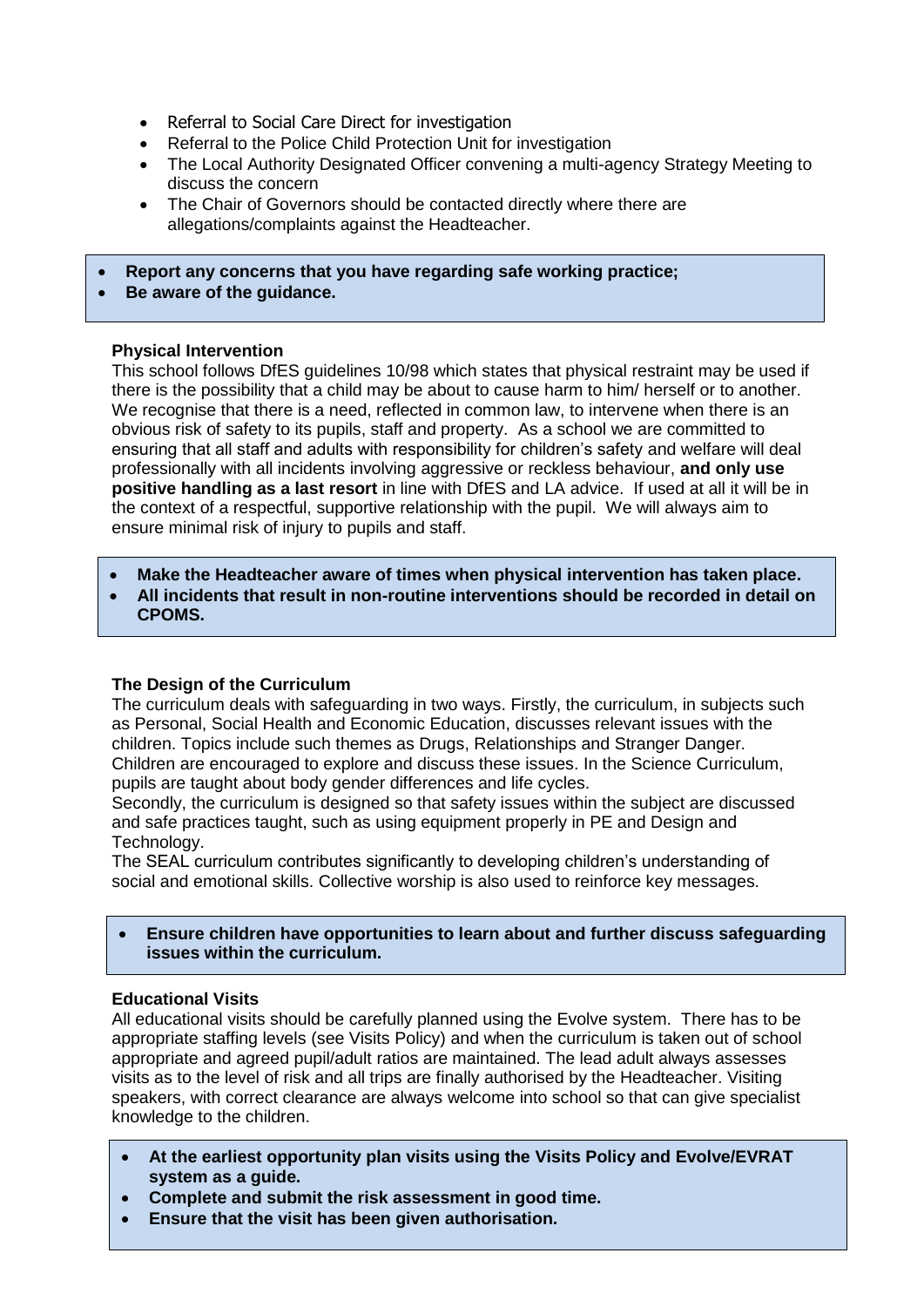#### **Internet Safety**

New technologies and the internet provided a wealth of opportunities to engage and support children in their learning. At St. Ann's we are committed to raising the 'digital literacy' of our children, both to impact on their achievements in school, but also to enhance their future life chances and employment opportunities. A key element in the drive for 'digital literacy' is a understanding of the risks involved in using technology and developing strategies to minimise these risks and ensure safe and appropriate use across the school community. The school's e-safety policy will provide support and guidance in all areas of e-safety and reflect our school's commitment to the safeguarding and well-being of our children and families.

As Designated Safeguarding Lead, the Headteacher has overall responsibility for internet safety and works collaboratively with other staff members. There is a clear policy for acceptable use of the internet. This is available on the school website.

Internet Safety is also taught within the ICT curriculum and through appropriate assemblies. The school will ensure that:

- software is in place to minimise access and to highlight any person accessing inappropriate sites or information.
- children will be encouraged to discuss openly their use of technology and anything which makes them feel uncomfortable. (If this results in child protection concerns, the Designated Safeguarding Lead should be informed immediately).
- every effort is made to encourage pupils not to give out their personal details, phone numbers, school, home addresses, computer passwords etc.
- pupils adhere to the school policy on mobile phones.
- training is provided to children, staff and volunteers on e-safety matters where necessary.
- **Social media sites such as Facebook should not be used to network with present or ex pupils or parents. There should be no references to work or the workplace either directly or indirectly on any social media sites such as Facebook or Twitter.**
- **Do not compromise your professional status through the inappropriate use of school IT equipment.**
- **Do not use personal technology or contact mechanisms (e.g email addresses; mobile phones) to make contact with pupils or parents outside of school.**
- **Always make the SLT aware of any exceptions to the above and discuss the appropriateness of contact.**

#### **Equal opportunities**

We welcome and include all children regardless of sex, class and ethnic group, disability or ability range. Where a child has a recognised disability we will make all reasonable adjustments to accommodate their needs in school. This will include the availability of resources and accessibility of the school building and site. We will make every effort to ensure that children with Special Educational Needs maintain their entitlement when they enter the school.

- **Provide equality of access for all pupils, making reasonable adaptations to allow participation;**
- **Challenge any form of discrimination.**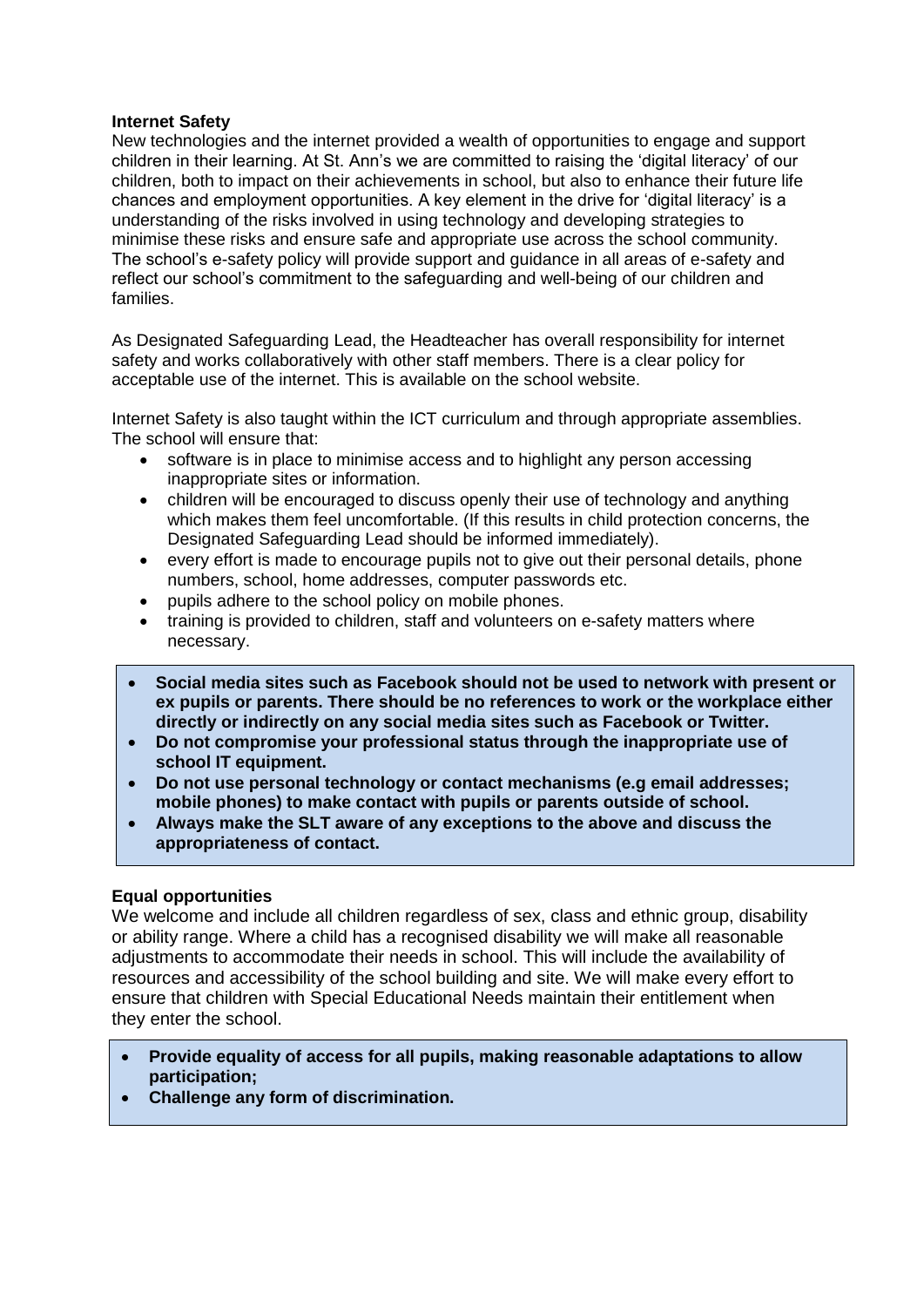#### **Behaviour**

Good behaviour is essential for the safety and security of all. Although our policy emphasises the positive there are times when children are given consequences in order to maintain the safety and security of all children.

- **Follow behaviour guidance in the Sept 2021 – Behaviour and relationships Policy**
- **Make reference to the chosen articles within the School Charter**

#### **Anti-Bullying Policy**

The school has an Anti-Bullying Policy that states clearly that bullying is wrong and damages individual children. We therefore do all we can to prevent it, by developing a school ethos in which bullying is regarded as unacceptable. As part of our Rights Respecting School Charter we have adopted Article 19 from the Convention on the Rights of the Child (CRC) stating: Our children have the right to be protected from being hurt and mistreated in body and mind. We aim, as a school, to produce a safe and secure environment where all can learn without anxiety, and measures are in place to reduce the likelihood of bullying.

- **Promote CRC Article 19 through the curriculum and in everyday school life.**
- **Make SLT aware of any instances of bullying. These must be recorded.**

#### **Race Equality**

The school has a Racial Equality Policy that supports race equality and tolerance. As part of our Rights Respecting School Charter we have adopted Article 30 stating: Our children have the right to practice their own culture, language and religion. The children take part in discussions designed to raise awareness and address prejudices. Our school is situated in an ethnically diverse community. The school works hard to promote racial equality and harmony by preventing and challenging racism. We are committed to promoting, within the school, an environment in which everyone is respected and valued and in which all our children are prepared for life in a multicultural society. All racist incidents are reported to the Local Authority and Governing Body on a termly basis.

- **Promote CRC Article 30 through the curriculum and in everyday school life.**
- **Make SLT aware of any instances of racism. These must be recorded on CPOMS.**

#### **Photographing and Videoing**

There are many occasions on which it is useful to make use of photographs and video images that include children. This is perfectly proper and to be encouraged. However, our school will do all it can to ensure that images are used properly, and that, as in all matters, risks are minimised, and our children kept safe and secure, whether at school or elsewhere. The aim of this policy is to establish the right balance between the proper use of technology and the safety of our children at all times.

All parents and carers are asked to sign a consent form on admission to the school, allowing their child to be photographed or videoed while taking part in school activities, and for the image to be used within the school. This consent will allow the school to take pictures of pupils engaged in educational activities such as sports events, drama productions, field trips, etc., and to use these pictures internally. Where parents or carers do not give their consent, then the children concerned will not have pictures taken of them.